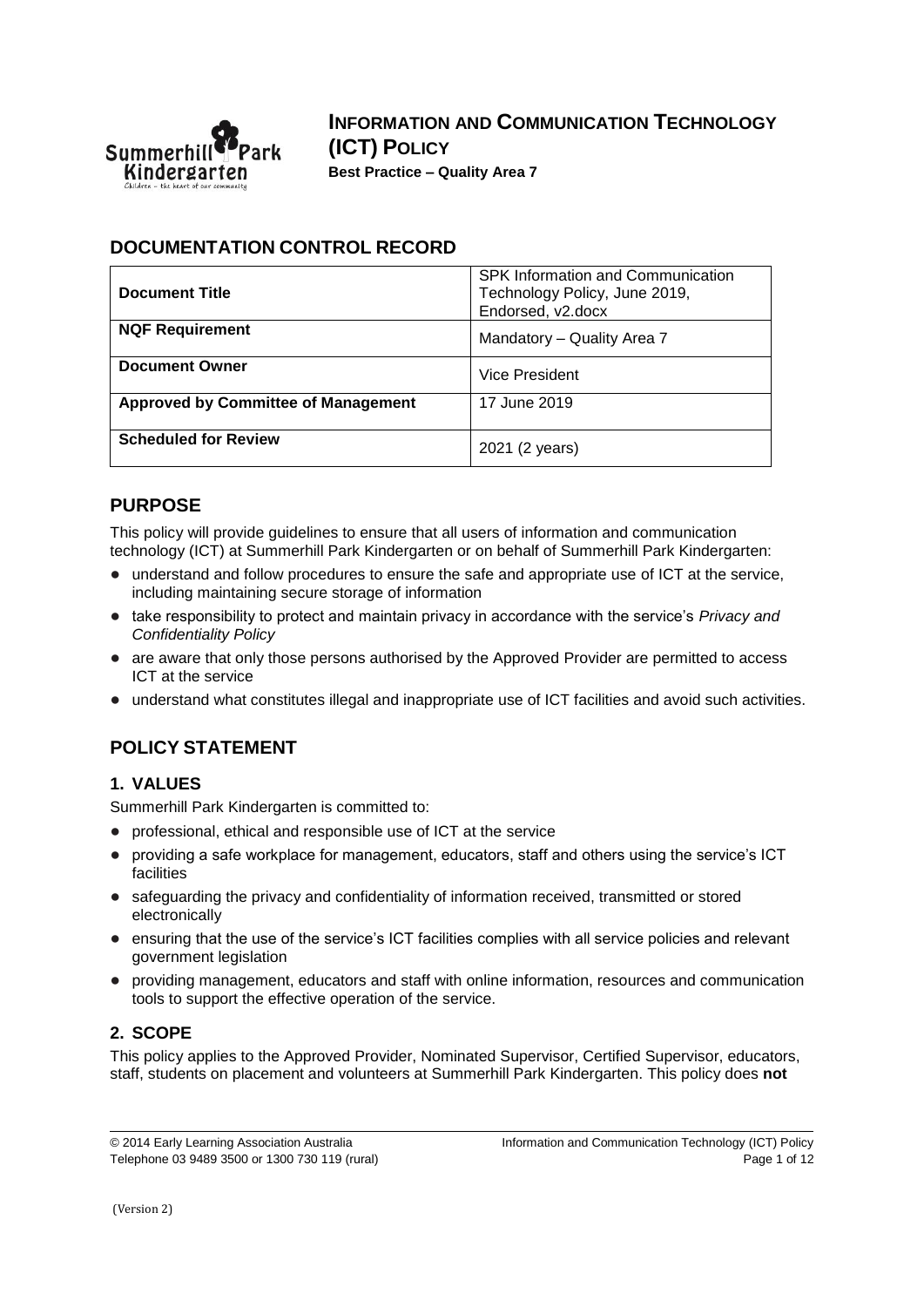apply to children. Where services are using ICT within their educational programs, they should develop a separate policy concerning the use of ICT by children.

This policy applies to all aspects of the use of ICT including:

- internet usage
- electronic mail (email)
- electronic bulletins/notice boards
- electronic discussion/news groups
- weblogs (blogs)
- social networking
- file transfer
- file storage (including the use of end point data storage devices refer to *Definitions*)
- file sharing
- video conferencing
- streaming media
- instant messaging
- online discussion groups and chat facilities
- subscriptions to list servers, mailing lists or other like services
- copying, saving or distributing files
- viewing material electronically
- printing material
- portable communication devices including mobile and cordless phones.

### **3. BACKGROUND AND LEGISLATION**

#### **Background**

The Victorian Government has funded the provision of ICT infrastructure and support to kindergartens since 2003. This support has included:

- purchase and installation of ICT equipment
- installation and maintenance of internet connection
- provision of email addresses
- training in the use of software and the internet
- help desk support.

The purpose of this support is to:

- establish ICT infrastructure to assist teachers in the development and exchange of learning materials, and in recording children's learning
- contribute to the professional development of kindergarten teachers and assistants, and enhance their access to research in relation to child development
- establish ICT infrastructure that enhances the management of kindergartens and reduces the workload on management committees
- contribute to the sustainability of kindergartens by providing for the better management of records, including budget and finance records (refer to Kindergarten IT Program: <http://www.kindergarten.vic.gov.au/> ).

The ICT environment is continually changing. Early childhood services now have access to a wide variety of technologies via fixed, wireless and mobile devices. While ICT is a cost-effective, timely and efficient tool for research, communication and management of a service, there are also legal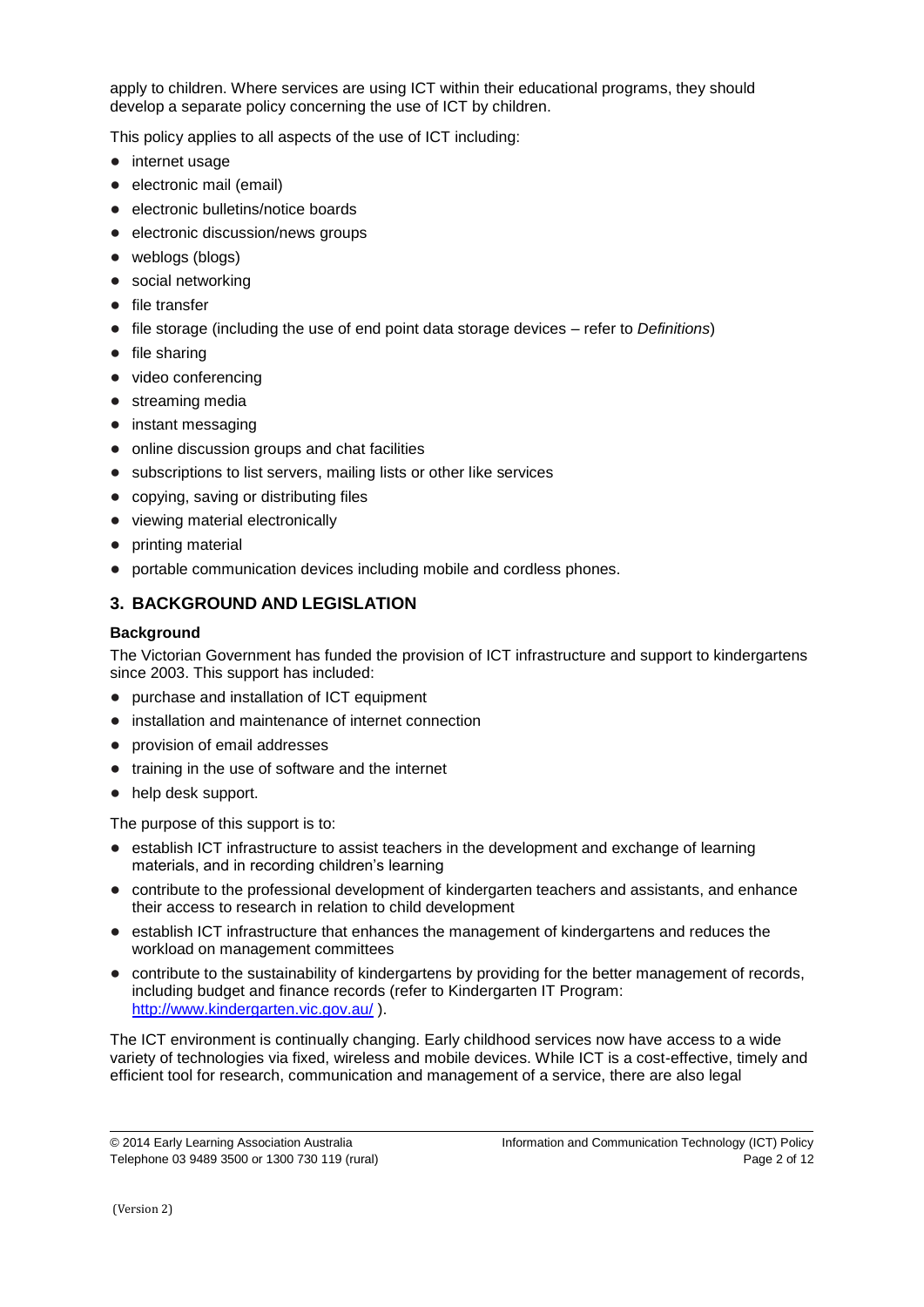responsibilities in relation to information privacy, security and the protection of employees, families and children.

State and federal laws, including those governing information privacy, copyright, occupational health and safety, anti-discrimination and sexual harassment, apply to the use of ICT (refer to *Legislation and standards*). Illegal and inappropriate use of ICT resources includes pornography, fraud, defamation, breach of copyright, unlawful discrimination or vilification, harassment (including sexual harassment, stalking and privacy violations) and illegal activity, including illegal peer-to-peer file sharing.

#### **Legislation and standards**

Relevant legislation and standards include but are not limited to:

- *Broadcasting Services Act 1992 (Cth)*
- *Charter of Human Rights and Responsibilities Act 2006* (Vic)
- *Classification (Publications, Films and Computer Games) Act 1995*
- *Commonwealth Classification (Publication, Films and Computer Games) Act 1995*
- *Competition and Consumer Act 2010* (Cth)
- *Copyright Act 1968* (Cth)
- *Copyright Amendment Act 2006* (Cth)
- *Education and Care Services National Law Act 2010*
- *Education and Care Services National Regulations 2011*
- *Equal Opportunity Act 2010* (Vic)
- *Freedom of Information Act 1982* (Cth)
- *Health Records Act 2001* (Vic)
- *Privacy and Data Protection Act 2014 (Vic)*
- *National Quality Standard*, Quality Area 7: Governance and Leadership
- *Occupational Health and Safety Act 2004* (Vic)
- *Privacy Act 1988* (Cth)
- *Public Records Act 1973* (Vic)
- *Sex Discrimination Act 1984* (Cth)
- *Spam Act 2003* (Cth)
- *Trade Marks Act 1995* (Cth)

The most current amendments to listed legislation can be found at:

- Victorian Legislation Victorian Law Today: [http://www.legislation.vic.gov.au](http://www.legislation.vic.gov.au/)
- Commonwealth Legislation Federal Register of Legislation: <https://www.legislation.gov.au/>

#### **4. DEFINITIONS**

The terms defined in this section relate specifically to this policy. For commonly used terms e.g. Approved Provider, Nominated Supervisor, Regulatory Authority etc. refer to the *General Definitions* section of this manual.

**Anti-spyware:** Software designed to remove spyware: a type of malware (refer to *Definitions*), that collects information about users without their knowledge.

**Chain email:** An email instructing recipients to send out multiple copies of the same email so that circulation increases exponentially.

**Cloud storage:** A model of data storage where the digital data is stored in logical pools (e.g. folders), the physical storage spans multiple servers (and often locations), and the physical environment is typically owned and managed by a hosting company.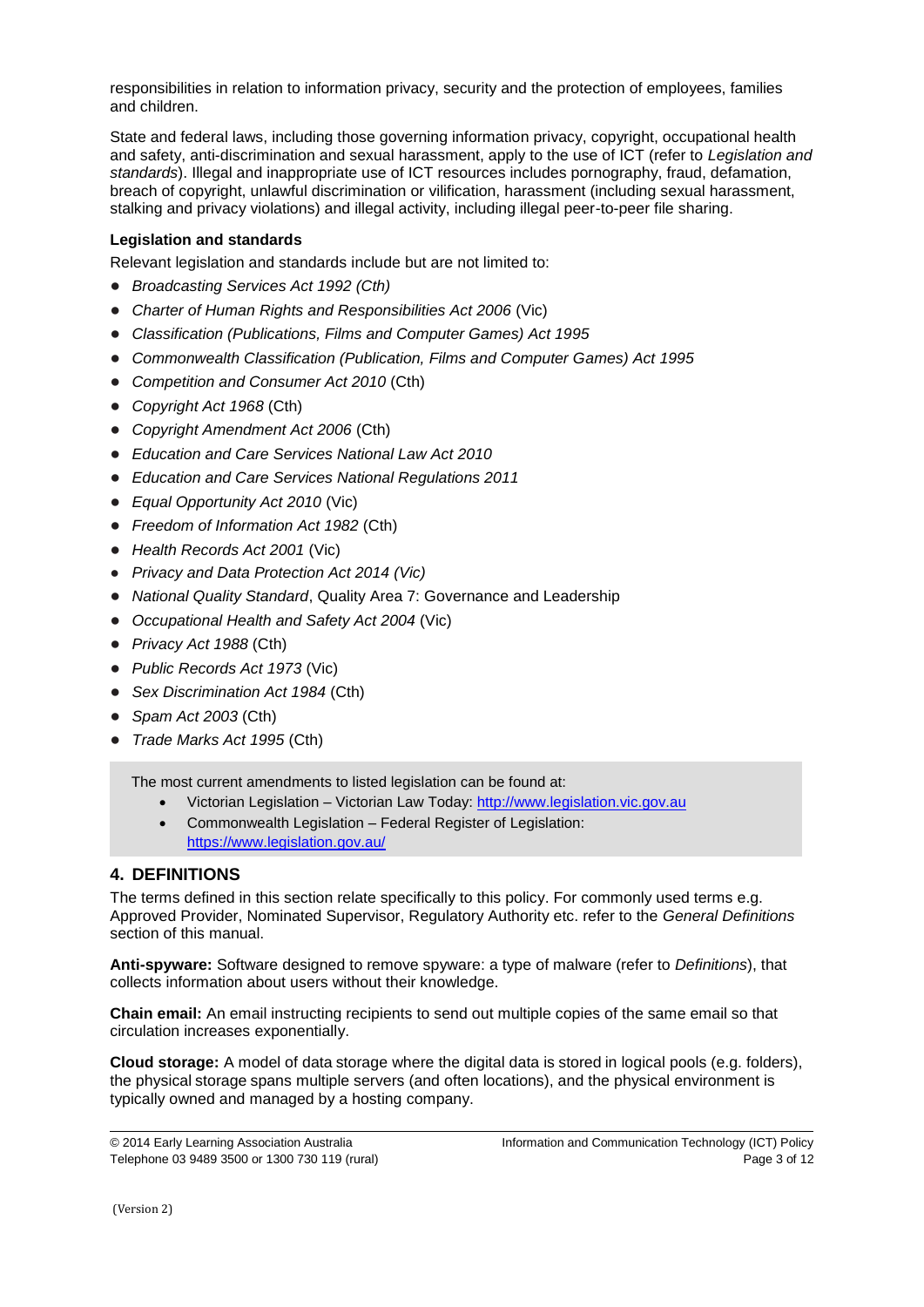**Computer virus:** Malicious software programs, a form of malware (refer to *Definitions*), that can spread from one computer to another through the sharing of infected files, and that may harm a computer system's data or performance.

**Defamation:** To injure or harm another person's reputation without good reason or justification. Defamation is often in the form of slander or libel.

**Disclaimer:** Statement(s) that seeks to exclude or limit liability and is usually related to issues such as copyright, accuracy and privacy.

**Electronic communications:** Email, instant messaging, communication through social media and any other material or communication sent electronically.

**Encryption:** The process of systematically encoding data before transmission so that an unauthorised party cannot decipher it. There are different levels of encryption available.

**Endpoint data storage devices:** Devices capable of storing information/data. New devices are continually being developed, and current devices include:

- laptops
- USB sticks, external or removable hard drives, thumb drives, pen drives and flash drives
- iPods or other similar devices
- cameras with USB drive connection
- iPhones/smartphones
- PCI/PC Card/PCMCIA storage cards
- PDAs (Personal Digital Assistants)
- other data-storage devices (CD-ROM and DVD).

**Firewall:** The primary method of keeping a computer/network secure. A firewall controls (by permitting or restricting) traffic into and out of a computer/network and, as a result, can protect these from damage by unauthorised users.

**Flash drive:** A small data-storage device that uses flash memory, and has a built-in USB connection. Flash drives have many names, including jump drives, thumb drives, pen drives and USB keychain drives.

**Integrity:** (In relation to this policy) refers to the accuracy of data. Loss of data integrity may be either gross and evident (e.g. a computer disk failing) or subtle (e.g. the alteration of information in an electronic file).

**Malware:** Short for 'malicious software'. Malware is intended to damage or disable computers or computer systems.

**NAS (Network-attached Storage):** a type of dedicated file storage device that provides local-area network local area network (LAN) nodes with file-based shared storage through a standard Ethernet connection. An additional device/system used to store/backup data so that it is not only on the computer system or in the cloud.

**PDAs (Personal Digital Assistants):** A handheld computer for managing contacts, appointments and tasks. PDAs typically include a name and address database, calendar, to-do list and note taker. Wireless PDAs may also offer email and web browsing, and data can be synchronised between a PDA and a desktop computer via a USB or wireless connection. These days a smartphone could also be considered as a PDA given the ability to synchronise and store data between the phone and the network.

**Portable storage device (PSD)** *or* **removable storage device (RSD):** Small, lightweight, portable easy-to-use device that is capable of storing and transferring large volumes of data. These devices are either exclusively used for data storage (for example, USB keys) or are capable of multiple other functions (such as iPods and PDAs).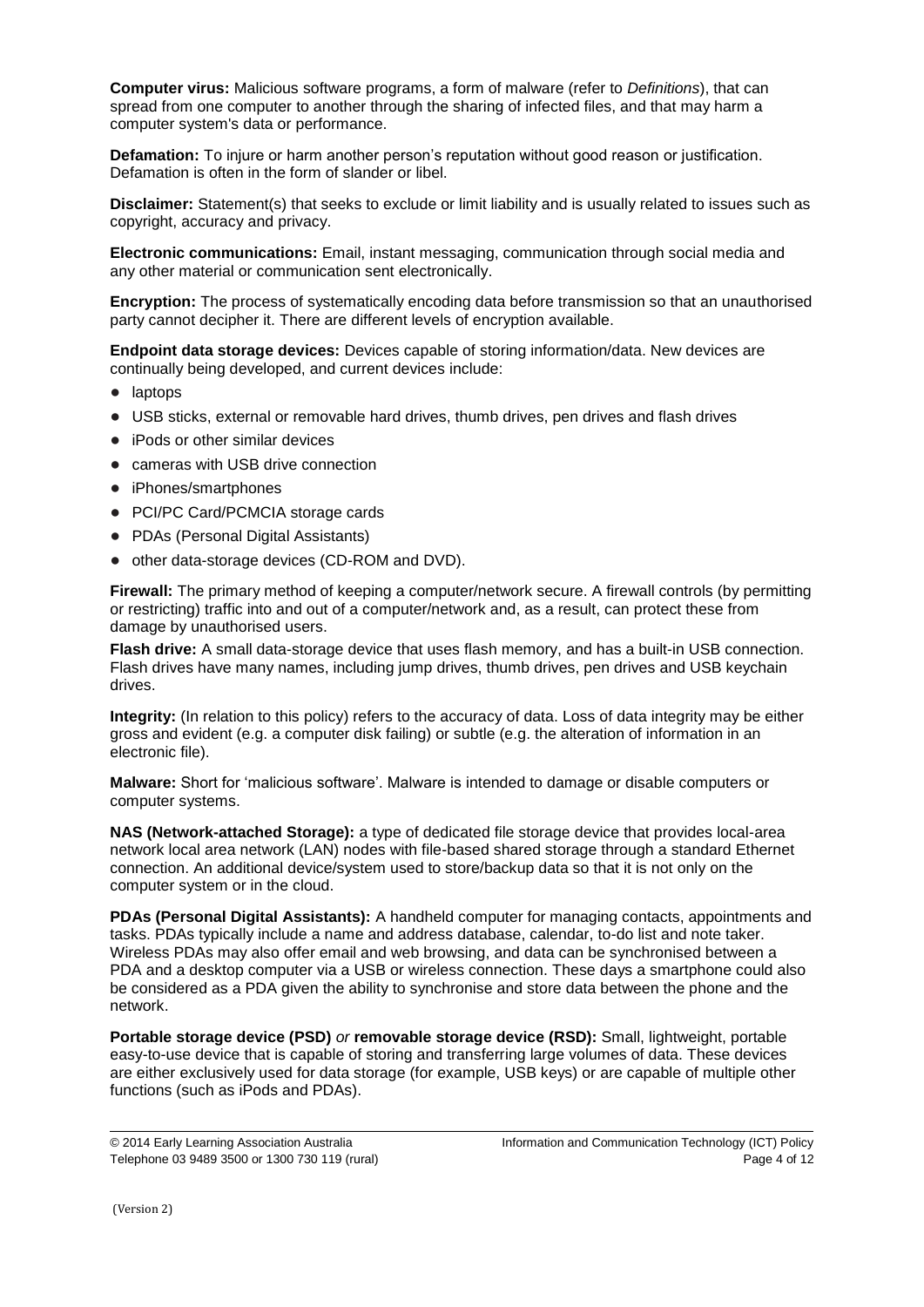**Spam:** Unsolicited and unwanted emails or other electronic communication.

**Security:** (In relation to this policy) refers to the protection of data against unauthorised access, ensuring confidentiality of information, integrity of data and the appropriate use of computer systems and other resources.

**USB interface:** Universal Serial Bus (USB) is a widely used interface for attaching devices to a host computer. PCs and laptops have multiple USB ports that enable many devices to be connected without rebooting the computer or turning off the USB device.

**USB key:** Also known as sticks, drives, memory keys and flash drives, a USB key is a device that plugs into the computer's USB port and is small enough to hook onto a key ring. A USB key allows data to be easily downloaded and transported/transferred.

**Vicnet:** An organisation that provides a range of internet services to libraries and community groups (including kindergartens, as part of a government-funded project), including broadband and dialup internet and email access, website and domain hosting, and website design and development. Vicnet delivers information and communication technologies, and support services to strengthen Victorian communities. For more information, visit: [www.kindergarten.vic.gov.au](http://www.kindergarten.vic.gov.au/)

**Virus:** A program or programming code that multiplies by being copied to another program, computer or document. Viruses can be sent in attachments to an email or file, or be present on a disk or CD. While some viruses are benign or playful in intent, others can be quite harmful: erasing data or requiring the reformatting of hard drives.

### **5. SOURCES AND RELATED POLICIES**

#### **Sources**

- *Acceptance Use Policy*, DET Information, Communications and Technology (ICT) Resources: [www.education.vic.gov.au/about/deptpolicies/acceptableuse.htm](http://www.education.vic.gov.au/about/deptpolicies/acceptableuse.htm)
- IT for Kindergartens: [www.kindergarten.vic.gov.au](http://www.kindergarten.vic.gov.au/)
- Organisation for Economic Co-operation and Development (OECD) (2002) *Guidelines for the Security of Information Systems and Networks: Towards a Culture of Security*: [www.oecd.org](http://www.oecd.org/)

#### **Service policies**

- *Code of Conduct Policy*
- *Complaints and Grievances Policy*
- *Curriculum Development Policy*
- *Enrolment and Orientation Policy*
- *Governance and Management of the Service Policy*
- *Occupational Health and Safety Policy*
- *Privacy and Confidentiality Policy*
- *Staffing Policy*

# **PROCEDURES**

#### **The Approved Provider is responsible for:**

- ensuring that the use of the service's ICT complies with all relevant state and federal legislation (refer to *Legislation and standards*), and all service policies (including *Privacy and Confidentiality Policy* and *Code of Conduct Policy*)
- providing suitable ICT facilities to enable educators and staff to effectively manage and operate the service
- authorising the access of educators, staff, volunteers and students to the service's ICT facilities, as appropriate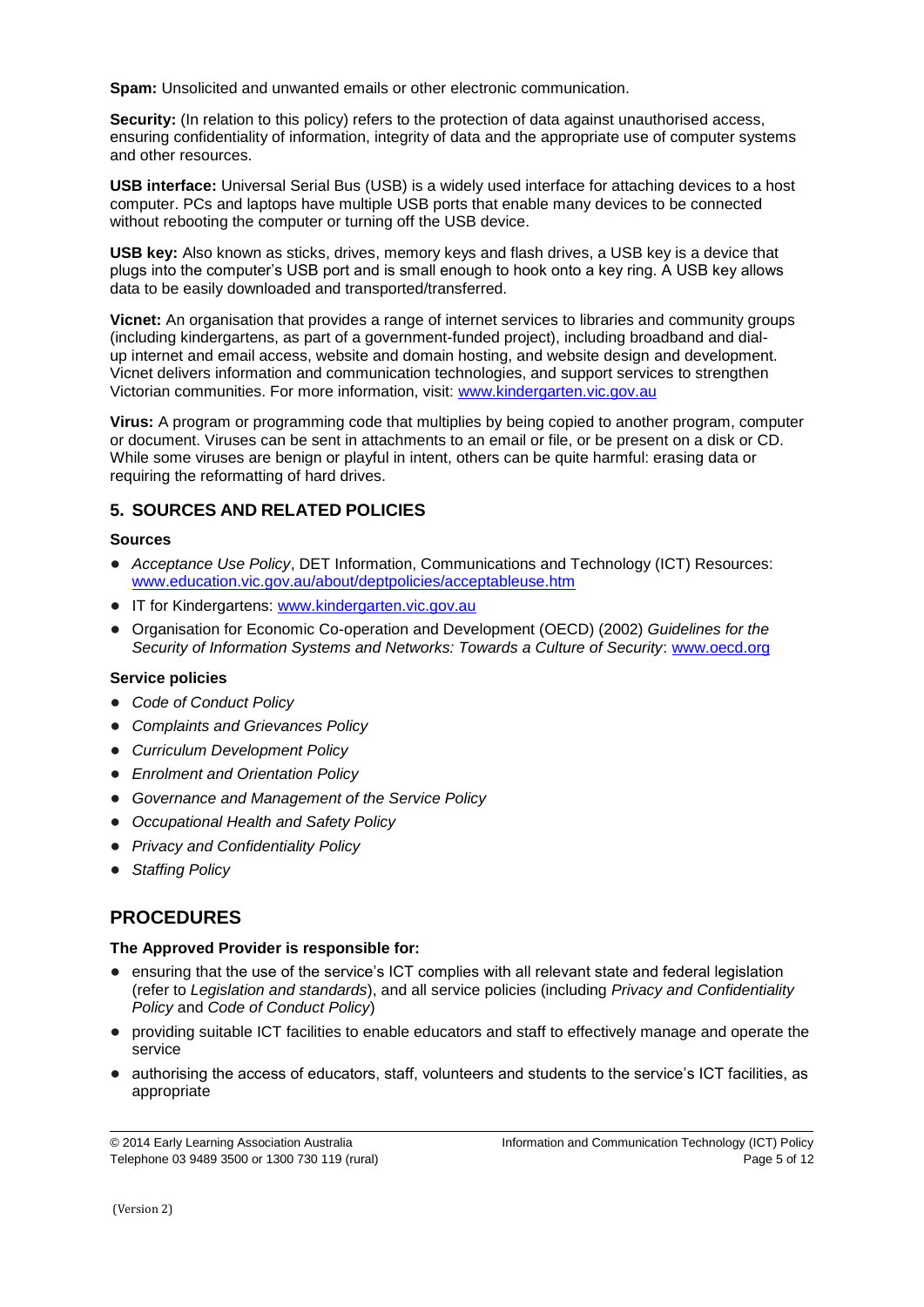- providing clear procedures and protocols that outline the parameters for use of the service's ICT facilities (refer to Attachment 1 – Procedures for use of ICT at the service)
- embedding a culture of awareness and understanding of security issues at the service (refer to Attachment 2 – Guiding principles for security of information systems)
- ensuring that effective financial procedures and security measures are implemented where transactions are made using the service's ICT facilities, e.g. handling fee and invoice payments, and using online banking
- ensuring that the service's computer software and hardware are purchased from an appropriate and reputable supplier
- identifying the need for additional password-protected email accounts for management, educators, staff and others at the service, and providing these as appropriate
- identifying the training needs of educators and staff in relation to ICT, and providing recommendations for the inclusion of training in ICT in professional development activities
- ensuring that procedures are in place for the regular backup of critical data and information at the service
- ensuring secure storage of all information at the service, including backup files (refer to *Privacy and Confidentiality Policy*)
- adhering to the requirements of the *Privacy and Confidentiality Policy* in relation to accessing information on the service's computer/s, including emails
- considering encryption (refer to *Definitions*) of data for extra security
- ensuring that reputable anti-virus and firewall software (refer to *Definitions*) are installed on service computers, and that software is kept up to date
- developing procedures to minimise unauthorised access, use and disclosure of information and data, which may include limiting access and passwords, and encryption (refer to *Definitions*)
- ensuring that the service's liability in the event of security breaches, or unauthorised access, use and disclosure of information and data is limited by developing and publishing appropriate disclaimers (refer to *Definitions*)
- developing procedures to ensure data and information (e.g. passwords) are kept secure, and only disclosed to individuals where necessary e.g. to new educators, staff or committee of management
- developing procedures to ensure that all educators, staff, volunteers and students are aware of the requirements of this policy
- ensuring the appropriate use of endpoint data storage devices (refer to *Definitions*) by all ICT users at the service
- ensuring that all material stored on endpoint data storage devices is also stored on a backup drive, and that both device and drive are kept in a secure location
- ensuring compliance with this policy by all users of the service's ICT facilities
- ensuring that no access is provided to the service's computer systems and internet by persons under 18 years of age (e.g. a student on placement at the service)

#### **The Nominated Supervisor, Certified Supervisors, educators, staff and other authorised users of the service's ICT facilities are responsible for:**

- complying with all relevant legislation and service policies, protocols and procedures, including those outlined in Attachments 1 and 2
- completing the authorised user agreement form (see Attachment 3)
- keeping allocated passwords secure, including not sharing passwords and logging off after using a computer
- maintaining the security of ICT facilities belonging to Summerhill Park Kindergarten
- accessing accounts, data or files on the service's computers only where authorisation has been provided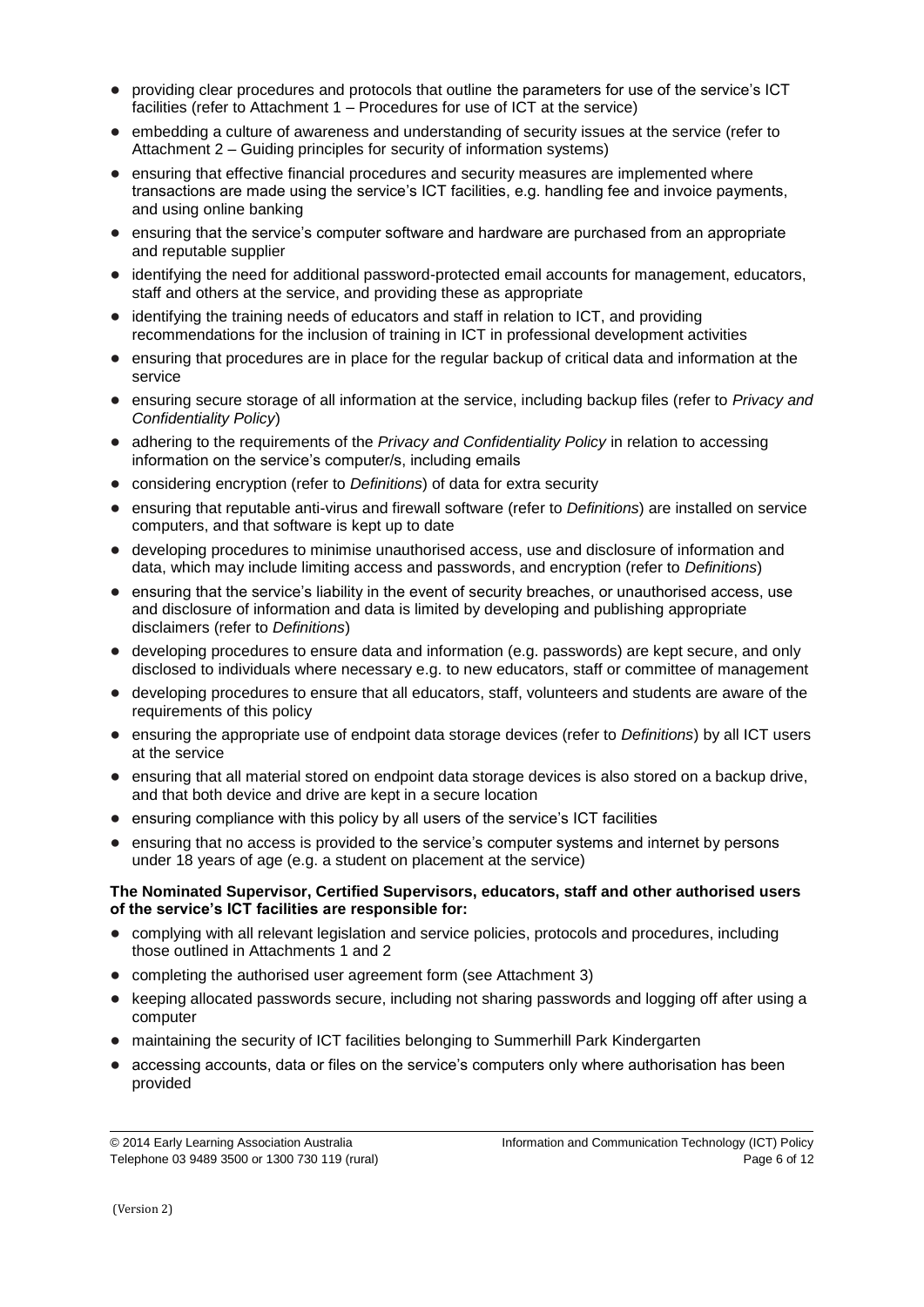- co-operating with other users of the service's ICT to ensure fair and equitable access to resources
- obtaining approval from the Approved Provider before purchasing licensed computer software and hardware
- ensuring confidential information is transmitted with password protection or encryption, as required
- ensuring no illegal material is transmitted at any time via any ICT medium
- using the service's email, messaging and social media facilities for service-related and lawful activities only
- using endpoint data storage devices (refer to *Definitions*) supplied by the service for service-related business only, and ensuring that this information is protected from unauthorised access and use
- ensuring that all material stored on an endpoint data storage device is also stored on a backup drive, and that both device and drive are kept in a secure location
- notifying the Approved Provider of any damage, faults or loss of endpoint data storage devices
- signing an acknowledgement form upon receipt of a USB or portable storage device (including a laptop) (refer to Attachment 3 – Authorised user agreement)
- restricting the use of personal mobile phones to rostered breaks
- responding only to emergency phone calls and minimising time spent on incoming calls (e.g., deferring responding to non-urgent calls to non-contact time) when responsible for supervising children to ensure adequate supervision of children at all times (refer to *Supervision of Children Policy*)
- ensuring electronic files containing information about children and families are kept secure at all times (refer to *Privacy and Confidentiality Policy*).

#### **Parents/guardians are responsible for:**

- reading and understanding this *Information and Communication Technology (ICT) Policy*
- complying with all state and federal laws, the requirements of the *Education and Care Services National Regulations 2011*, and all service policies and procedures
- maintaining the privacy of any personal or health information provided to them about other individuals e.g. contact details.

#### **Volunteers and students, while at the service, are responsible for following this policy and its procedures.**

# **EVALUATION**

In order to assess whether the values and purposes of the policy have been achieved, the Approved Provider will:

- regularly seek feedback from everyone affected by the policy regarding its effectiveness
- monitor the implementation, compliance, complaints and incidents in relation to this policy
- keep the policy up to date with current legislation, research, policy and best practice
- revise the policy and procedures as part of the service's policy review cycle, or as required
- notify parents/guardians at least 14 days before making any changes to this policy or its procedures.

## **ATTACHMENTS**

- Attachment 1: Procedures for use of ICT at the service
- Attachment 2: Guiding principles for security of information systems
- Attachment 3: Authorised user agreement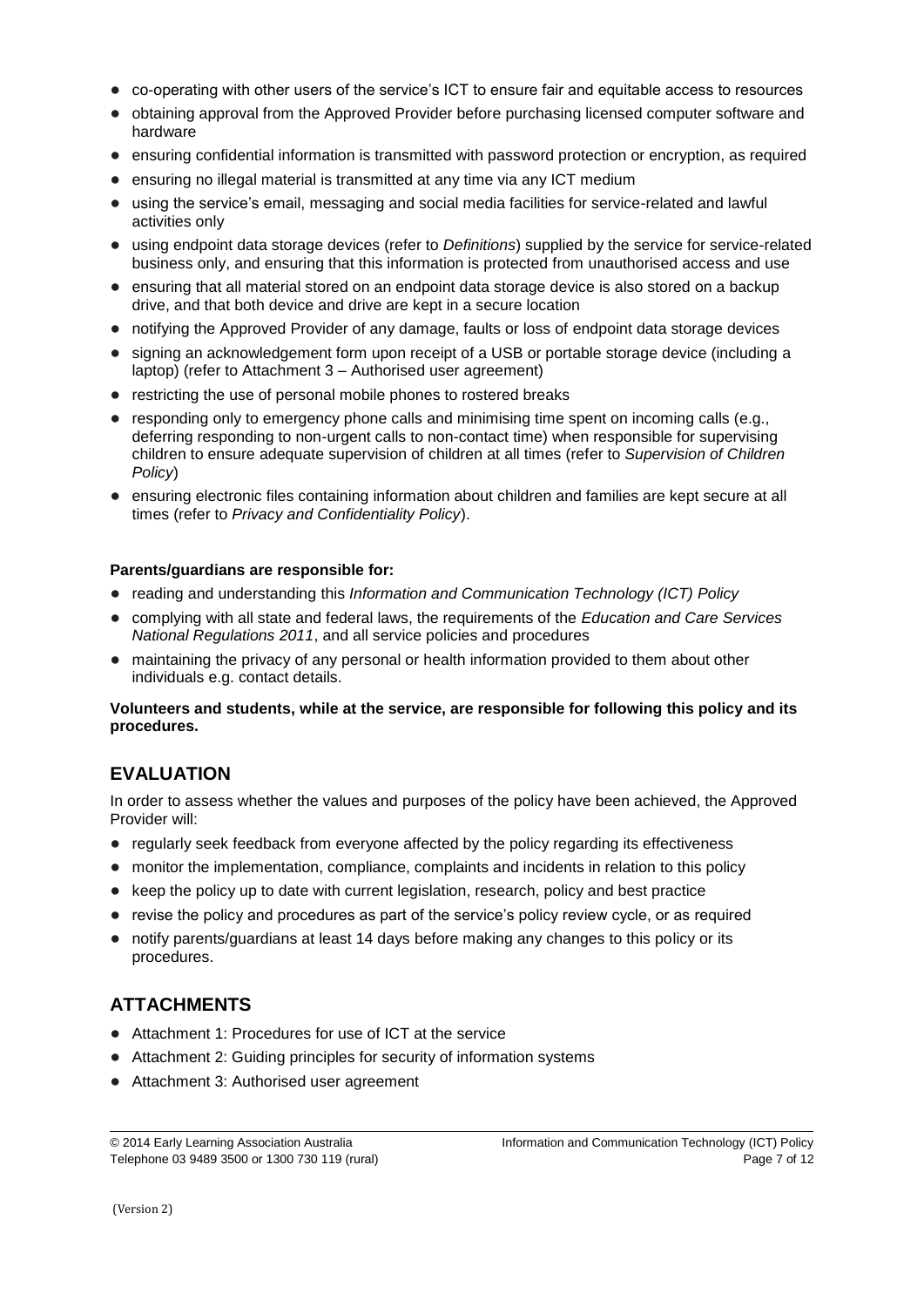# **AUTHORISATION**

This policy was adopted by the Approved Provider of Summerhill Park Kindergarten on 17th June 2019.

# **REVIEW DATE:** APRIL 2021

### **DOCUMENT HISTORY**

| <b>Version</b> | <b>Date</b> | <b>By</b>                                                           | <b>Reason for change</b>                                                                                                                                                                                                                                                                                        |
|----------------|-------------|---------------------------------------------------------------------|-----------------------------------------------------------------------------------------------------------------------------------------------------------------------------------------------------------------------------------------------------------------------------------------------------------------|
| 0.1            | 2014        | ELAA                                                                | Initial Draft - ELAA template 2014                                                                                                                                                                                                                                                                              |
| 0.1            | 15/09/2015  | 2015<br>President (V<br>Ivan) and<br><b>ICT Manager</b><br>(C Teoh) | Review of document and endorsement by CoM                                                                                                                                                                                                                                                                       |
| 1.0            | 26/09/2015  | 2015 Vice<br>President<br>(H Whittle)                               | Addition of documentation control and history<br>tables.<br>ELAA 2015 general revisions added<br>$\overline{\phantom{a}}$<br>First final version for publishing<br>$\blacksquare$                                                                                                                               |
| 1.1            | 30/04/2019  | Mira Haldun<br>(consultant)                                         | <b>Updated Quality Area and associated</b><br>standard in line with updated NQS<br>Addition of information missing from grey box<br>٠<br>on page 3<br>Minor formatting changes and spelling<br>corrections<br>Removal of reference to parent/guardian<br>authorisation for underage access to ICT<br>facilities |
| $\mathcal{P}$  | 17/06/19    | 2019<br>President<br>(I. Griffith)                                  | Review and endorsement by CoM                                                                                                                                                                                                                                                                                   |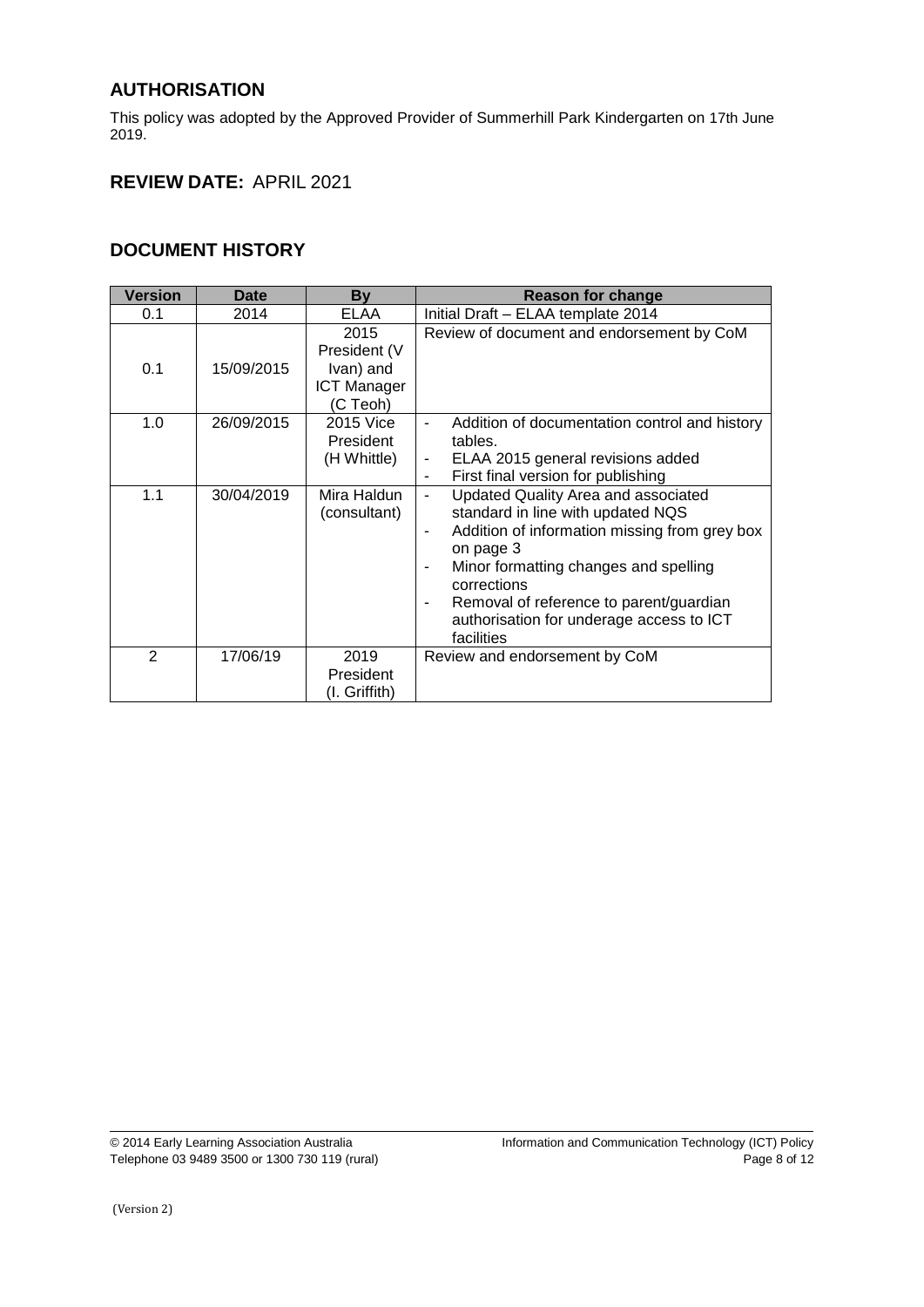## **ATTACHMENT 1 Procedures for use of ICT at the service**

#### **EMAIL USAGE**

- Content of emails and email addresses must always be checked before sending.
- When sending emails to multiple recipients, care should be taken to avoid the inappropriate disclosure of email addresses to a whole group of recipients; blind copying (BCC) should be used where appropriate.
- Always include a subject description in the subject line.
- Always include a disclaimer (refer to *Definitions*) which is common to all users, on emails to limit liability.
- Be cautious about opening files or launching programs that have been received as an attachment via email from the email itself. Instead, save an attachment to disk and scan with anti-virus software before opening, and keep an eye out for unusual filenames.
- Never open emails if unsure of the sender.
- Check email accounts on a regular basis and forward relevant emails to the Approved Provider or appropriate committee members/staff.
- Remove correspondence that is no longer required from the computer regularly.
- Respond to emails as soon as is practicable.

#### **UNACCEPTABLE/INAPPROPRIATE USE OF ICT FACILITIES**

Users of the ICT facilities (and in particular, the internet, email and social media) provided by Summerhill Park Kindergarten must not:

- create or exchange messages that are offensive, harassing, obscene or threatening
- create, copy, transmit or retransmit chain emails (refer to *Definitions*), spam (refer to *Definitions*) or other unauthorised mass communication
- use the ICT facilities as a platform to gain unauthorised access to other systems
- carry out activities that are illegal, inappropriate or offensive to fellow employees or the public. Such activities include, but are not limited to, hate speech or material that ridicules/discriminates against others on the basis of race, nationality, creed, religion, ability/disability, gender or sexual orientation
- use the ICT facilities to access, download, create, store or distribute illegal, offensive, obscene or objectionable material (including pornography and sexually explicit material). It will not be a defence to claim that the recipient was a consenting adult
- use the ICT facilities to make any personal communication that could suggest that such communication was made in that person's official capacity as an employee or volunteer of Summerhill Park Kindergarten
- conduct any outside business or engage in activities related to employment with another organisation
- play games or use the ICT facilities for personal use
- assist any election campaign
- lobby any government organisation unless specifically relevant to ongoing operation of the kindergarten and with Committee of Management approval
- exchange any confidential or sensitive information held by Summerhill Park Kindergarten unless authorised as part of their duties
- publish the service's email address on a 'private' business card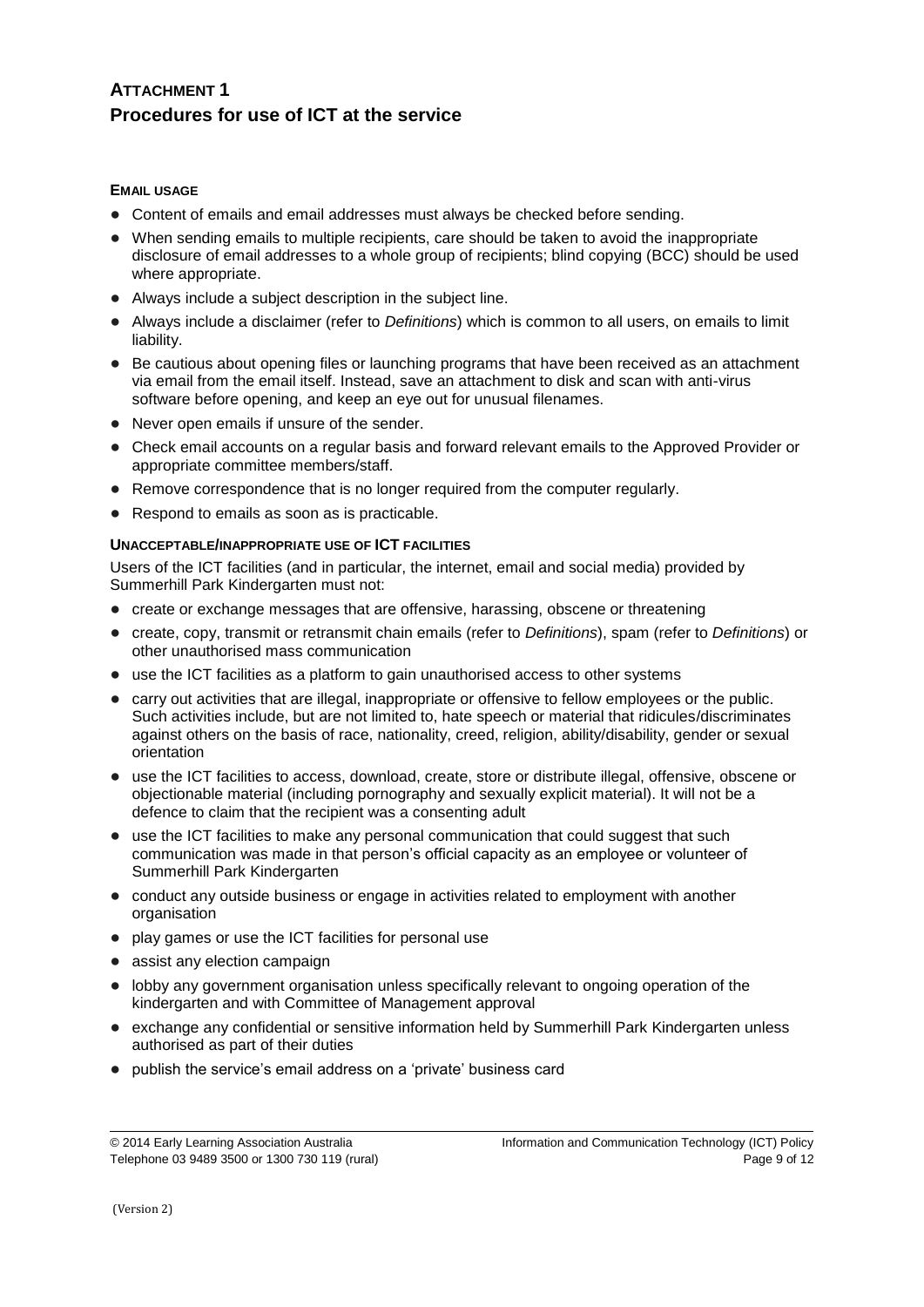- harass, slander, intimidate, embarrass, defame, vilify, seek to offend or make threats against another person or group of people
- breach copyright laws through making copies of, or transmitting, material or commercial software.

#### **INFORMATION STORED ON COMPUTERS**

- Computer records containing personal, sensitive and/or health information, or photographs of children must be stored securely so that privacy and confidentiality is maintained. This information must not be removed from the service without authorisation, as security of the information could be at risk (refer to *Privacy and Confidentiality Policy*).
- Computer records containing personal, sensitive and/or health information, or photographs of children may need to be removed from the service from time-to-time for various reasons, including for:
	- − excursions and service events (refer to *Excursions and Service Events Policy*)
	- − offsite storage, where there is not enough space at the service premises to store the records.

In such circumstances, services must ensure that the information is transported, handled and stored securely so that privacy and confidentiality is maintained at all times.

- Computer users are not to view or interfere with other users' files or directories, knowingly obtain unauthorised access to information or damage, delete, insert or otherwise alter data without permission.
- Computer users must ensure all material stored on an endpoint data storage device is also stored on a backup drive, and that both device and drive are kept in a secure location.

#### **BREACHES OF THIS POLICY**

- Individuals who use ICT at the service for unlawful purposes may be liable to criminal or civil legal action. This could result in serious consequences, such as a fine, damages and/or costs being awarded against the individual, or imprisonment. The Approved Provider will not defend or support any individual using the service's ICT facilities for an unlawful purpose.
- The service may block access to internet sites where inappropriate use is identified.
- Employees who fail to adhere to this policy may be liable to counselling, disciplinary action or dismissal.
- Management, educators, staff, volunteers and students who fail to adhere to this policy may have their access to the service's ICT facilities restricted/denied.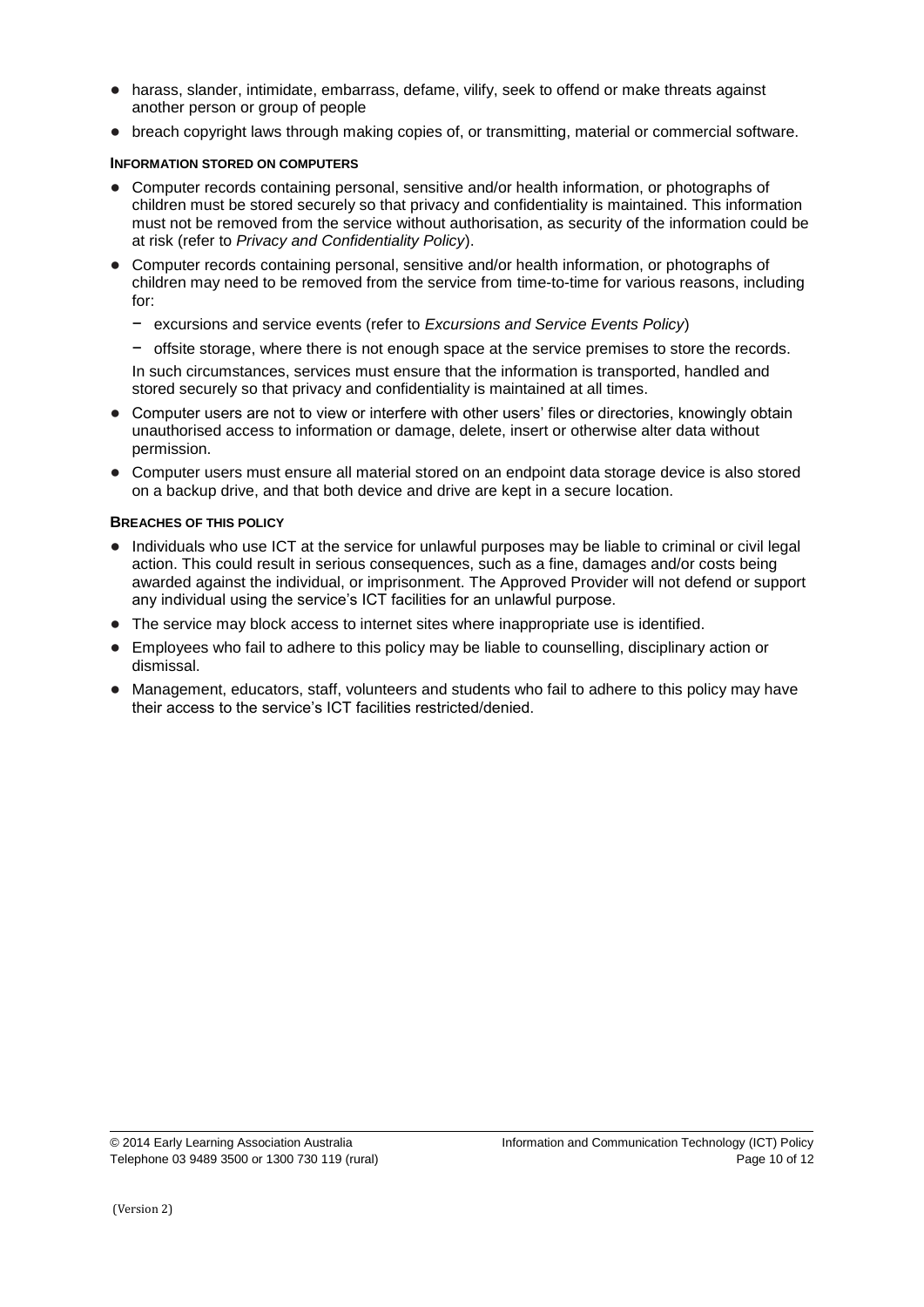# **ATTACHMENT 2 Guiding principles for security of information systems**

The Organisation for Economic Co-operation and Development's (OECD) guidelines encourage an awareness and understanding of security issues and the need for a culture of security.

The OECD describes nine guiding principles that encourage awareness, education, information sharing and training as effective strategies in maintaining security of information systems. The guiding principles are explained in the table below.

| <b>Awareness</b>                      | Users should be aware of the need for security of information systems<br>and networks and what they can do to enhance security.                                            |  |
|---------------------------------------|----------------------------------------------------------------------------------------------------------------------------------------------------------------------------|--|
| <b>Responsibility</b>                 | All users are responsible for the security of information systems and<br>networks.                                                                                         |  |
| <b>Response</b>                       | Users should act in a timely and cooperative manner to prevent, detect<br>and respond to security issues.                                                                  |  |
| <b>Ethics</b>                         | Users should respect the legitimate interest of others.                                                                                                                    |  |
| <b>Democracy</b>                      | The security of information systems and networks should be compatible<br>with the essential values of a democratic society.                                                |  |
| <b>Risk assessment</b>                | Users should conduct risk assessments.                                                                                                                                     |  |
| Security design and<br>implementation | Users should incorporate security as an essential element of information<br>systems and networks.                                                                          |  |
| Security management                   | Users should adopt a comprehensive approach to security management.                                                                                                        |  |
| <b>Reassessment</b>                   | Users should review and reassess the security of information systems<br>and networks, and make appropriate modifications to security policies,<br>measures and procedures. |  |

Sourced from Organisation for Economic Co-operation and Development's (OECD) (2002) *Guidelines for the Security of Information Systems and Networks: Towards a Culture of Security.*

(Version 2)